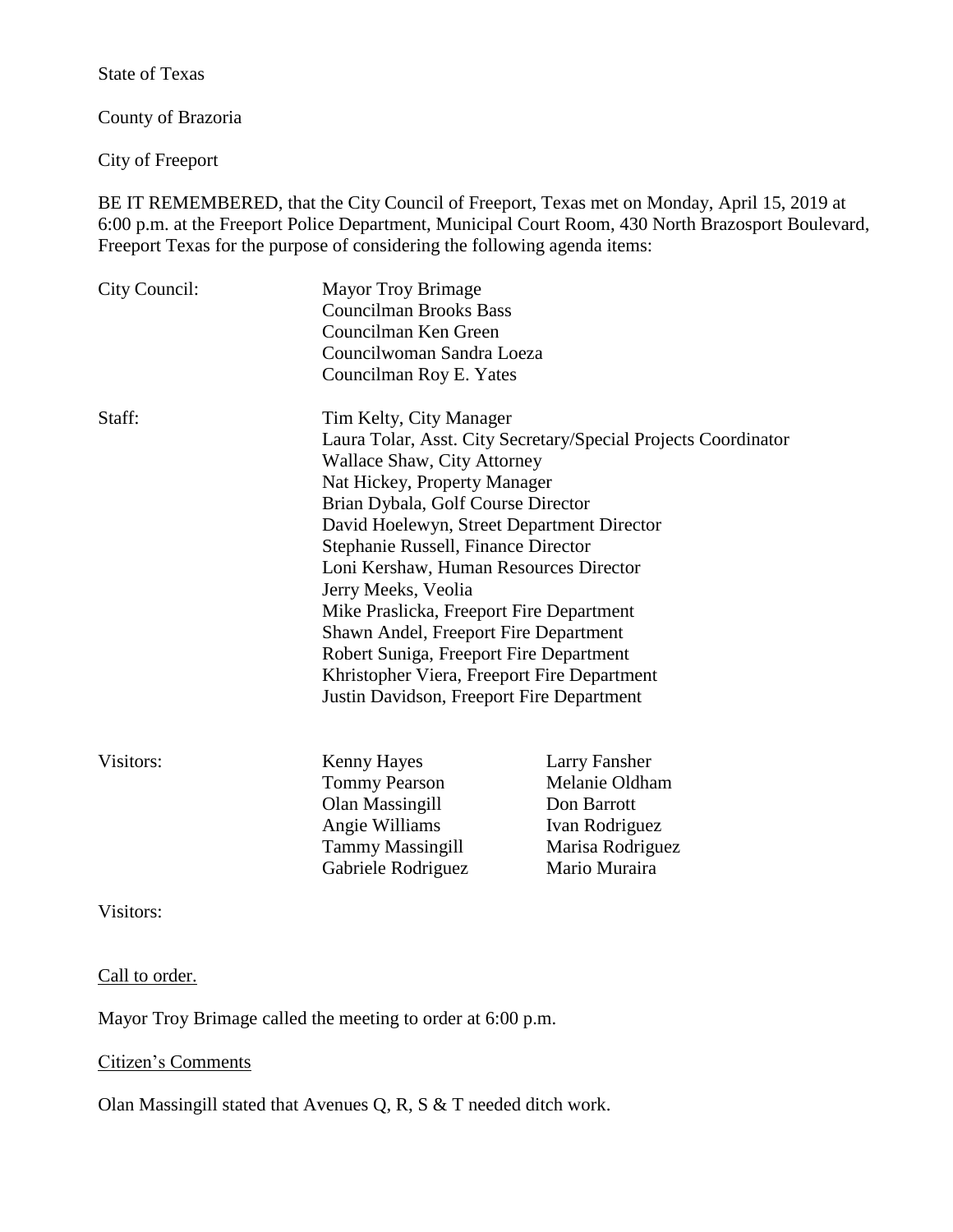## **PRESENTATIONS/ANNOUNCEMENTS: Announcements by Mayor, City Council and/or Staff**

Employee of the Month.

# **REGULAR SESSION**

Consideration and possible action on the approval of City Council meeting minutes from April 1, 2019 and April 6, 2019

On a motion by Councilman Bass, seconded by Councilwoman Loeza, with all present voting "Aye", Council unanimously approved the meeting minutes from April 1, 2019 and April 6, 2019.

Update on collection of delinquent taxes and court fine and fees from Mike Darlow with Perdue, Brandon, Fielder, Collins & Mott, LLP.

No action required.

Consider and take action on renewal of delinquent tax collection contract with Perdue, Brandon, Fielder, Collins & Mott, LLP. (Russell)

Consider and take action on renewal of collection contract for mowing, paving and demolition liens with Perdue, Brandon, Fielder, Collins & Mott, LLP.

On a motion by Councilman Bass, seconded by Councilman Green, with all present voting "Aye", Council unanimously approved council agenda items #3 and #4 entering into a contract with Perdue Brandon, Fielder, Collins & Mott, LLP for delinquent tax collection and collection for mowing, paving and demolition liens.

Consideration and possible approval of change orders #1 and #2 to contract with Sorrell Construction for 2019 Concrete Road Street Project

City Manager Tim Kelty stated that they change orders are within the allowable amount. Mayor Troy Brimage stated that the material is in stock.

On a motion by Councilman Bass, seconded by Councilwoman Loeza, with all present voting "Aye", Council unanimously approved change orders #1 and #2 to contract with Sorrell Construction for 2019 Concrete Road Street Project.

Consideration and possible action on plumbing bill reimbursement and a request for water and sewer bill adjustments at Freeport RV Park

Mr. Patel made a request to the city to reimburse him money paid to a plumber because his sewer line was stopped up. The owner called the City to report the leak and while the repairs were being made the owner called a plumber.

Mr. Kelty stated that he had contacted TML and was told that the City was not liable. He also added that reimbursing Mr. Patel would be in violation of the Texas Constitution.

Mayor Brimage stated that Mr. Patel told him the past administration would apply a credit to his water account.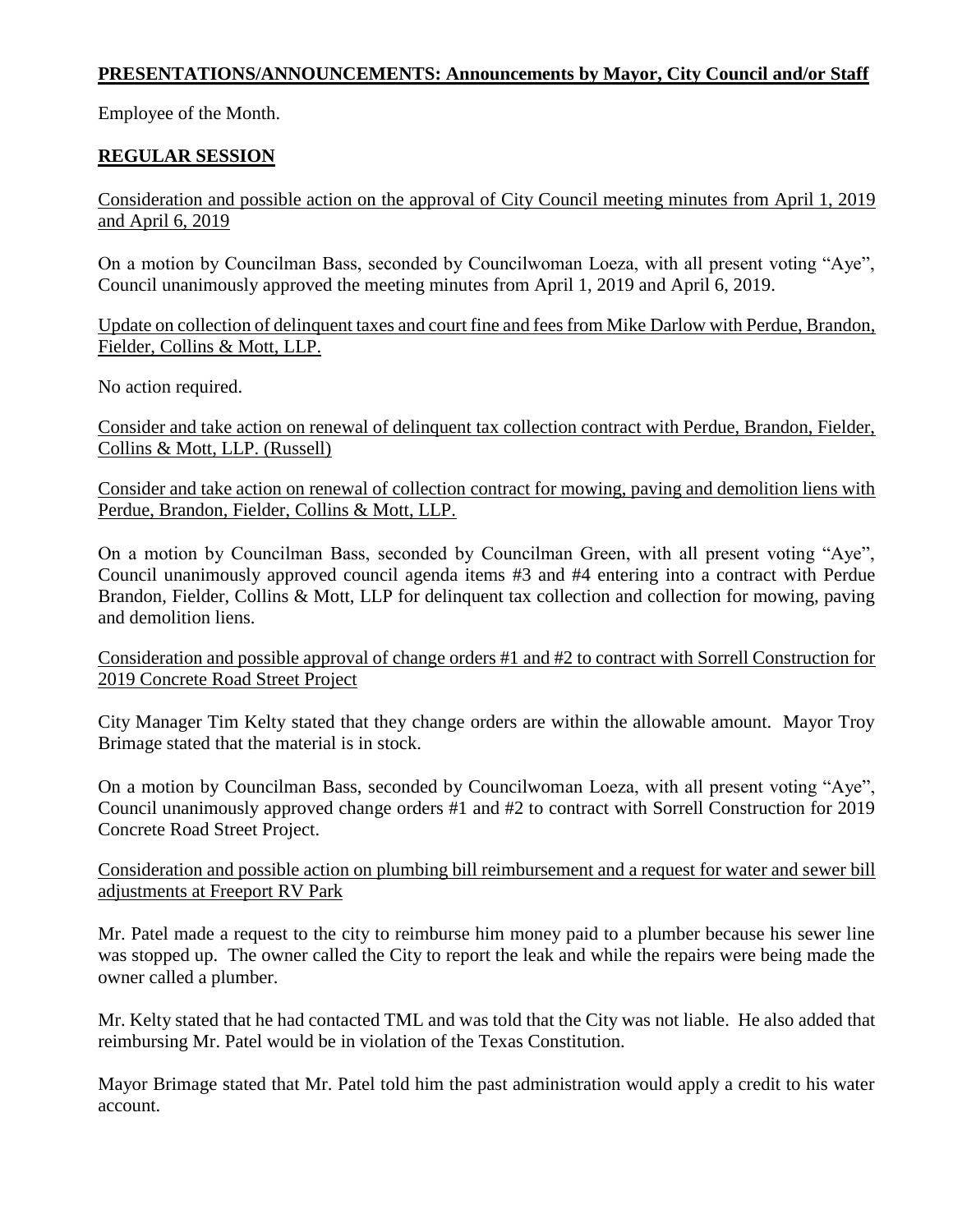On a motion by Councilwoman Loeza, seconded by Councilman Bass, with all present voting "Aye", Council unanimously voted to deny the reimbursement request.

Consideration of approving Resolution No. 2019-2576 suspending for 45 days the effective date proposed by CenterPoint Energy Resources Corp., Texas Coast Division ("CenterPoint") in its application filed on or about March 28, 2019 pursuant to section 104.301 of the Gas Utility Regulatory Act.

Mr. Kelty stated that the City is a member of the TCUC and as a member we can vote for a 45-day moratorium regarding Centerpoint's request to raise rates. He added that most cities will act on this.

On a motion by Councilman Bass, seconded by Councilman Yates, with all present voting "Aye", Council unanimously voted to approve Resolution No. 2019-2576 suspending for 45 days the effective date proposed by CenterPoint Energy Resources Corp., Texas Coast Division ("CenterPoint") in its application filed on or about March 28, 2019 pursuant to section 104.301 of the Gas Utility Regulatory Act.

Consideration of approval of revising Sections 8.02, Appendix A A8.02, A8.03, A12.03, 3.07, 5.06 of the City of Freeport Personnel Policy Handbook

Loni Kershaw presented the proposed changes to the personnel policy handbook.

On a motion by Councilwoman Loeza, seconded by Councilman Bass, with all present voting "Aye", Council unanimously voted to approve revising Sections 8.02, Appendix A A8.02, A8.03, A12.03, 3.07, 5.06 of the City of Freeport Personnel Policy Handbook.

#### Discuss and consider approving the City Manager to seek proposals for legal services

Mr. Kelty stated that council had asked him to seek proposals for legal services. He added that Mr. Shaw had presented him with three proposed contracts. Mr. Kelty stated that we paid approximately \$76,000 to Mr. Shaw last year and approximately \$19,000 to Olson & Olson.

Mr. Kelty said that if we seek proposals, we cannot discuss pricing with those attorneys per state law. He also stated that the process would take about 45 days.

On a motion by Councilman Bass, seconded by Councilwoman Loeza, with all present voting "Aye", Council unanimously voted to approve the City Manager to seek proposals for legal services.

### **WORK SESSION:**

Councilman Ken Green stated that the 400 Block of 1<sup>st</sup> Street had installed a French drain. Street Department Director was told by Billy Shoemaker that it was ok. Mr. Green added that a wheelchair ramp had not been placed downtown and that the street sweeper was doing a great job.

Councilman Brooks Bass encouraged everyone to buy a fish plate from the high school on April 26 from 11:00am to 1:00 pm benefitting project graduation.

Councilwoman Sandra Loeza had nothing to report.

Councilman Yates asked about the status of the Alston warehouse on Hwy 332.